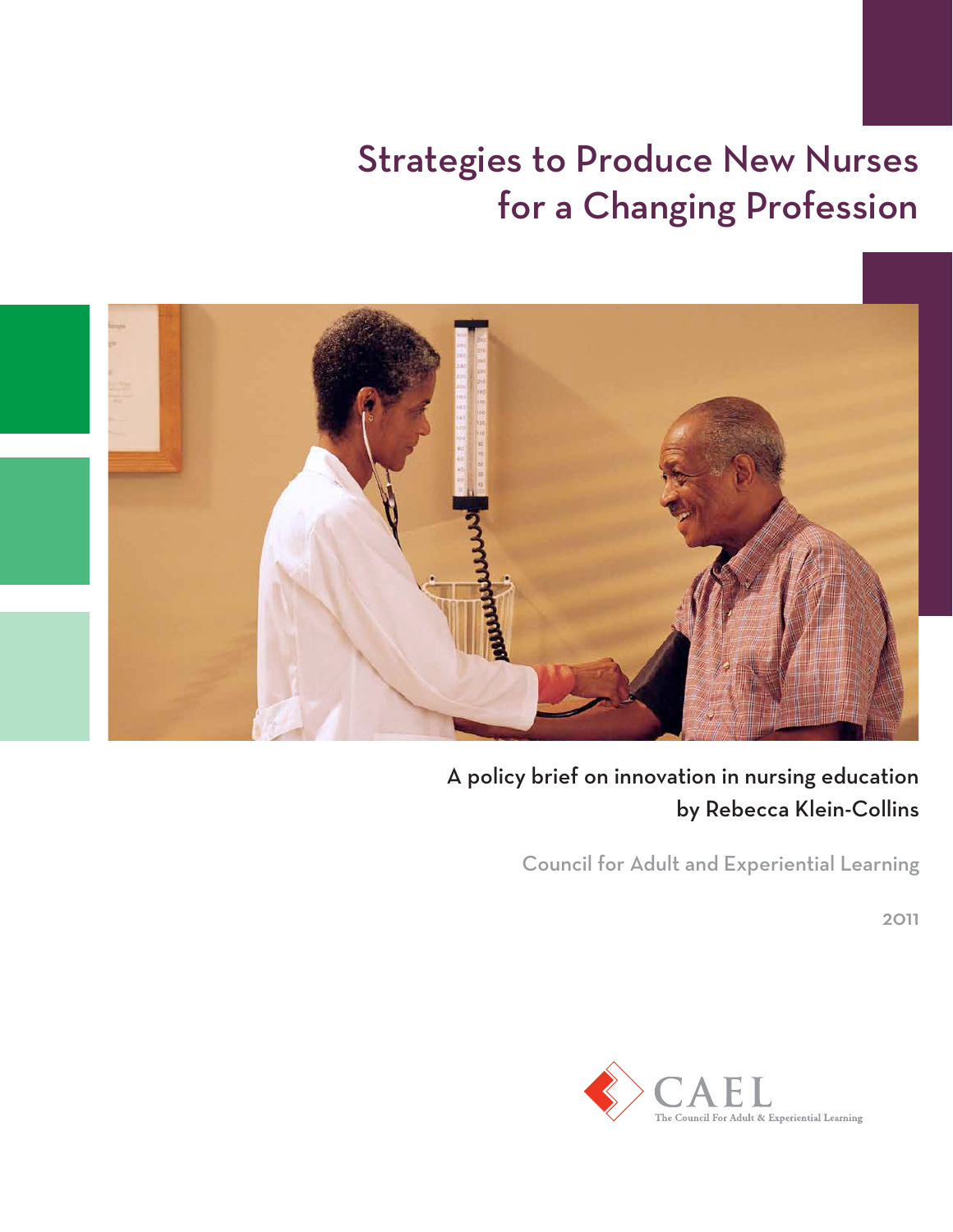# **About the Author**

This paper was authored by Rebecca Klein-Collins, director of research at the Council for Adult and Experiential Learning (CAEL).

CAEL pioneers learning strategies for individuals and organizations. CAEL advances lifelong learning in partnership with educational institutions, employers, labor organizations, government, and communities. CAEL works to remove policy and organizational barriers to learning opportunities, identifies and disseminates effective practices, and delivers value-added services. CAEL aims to create a world of learners and ensure that adult education takes place anywhere and everywhere possible, whether in the classroom, at the office or factory, or within communitybased or government-sponsored programs.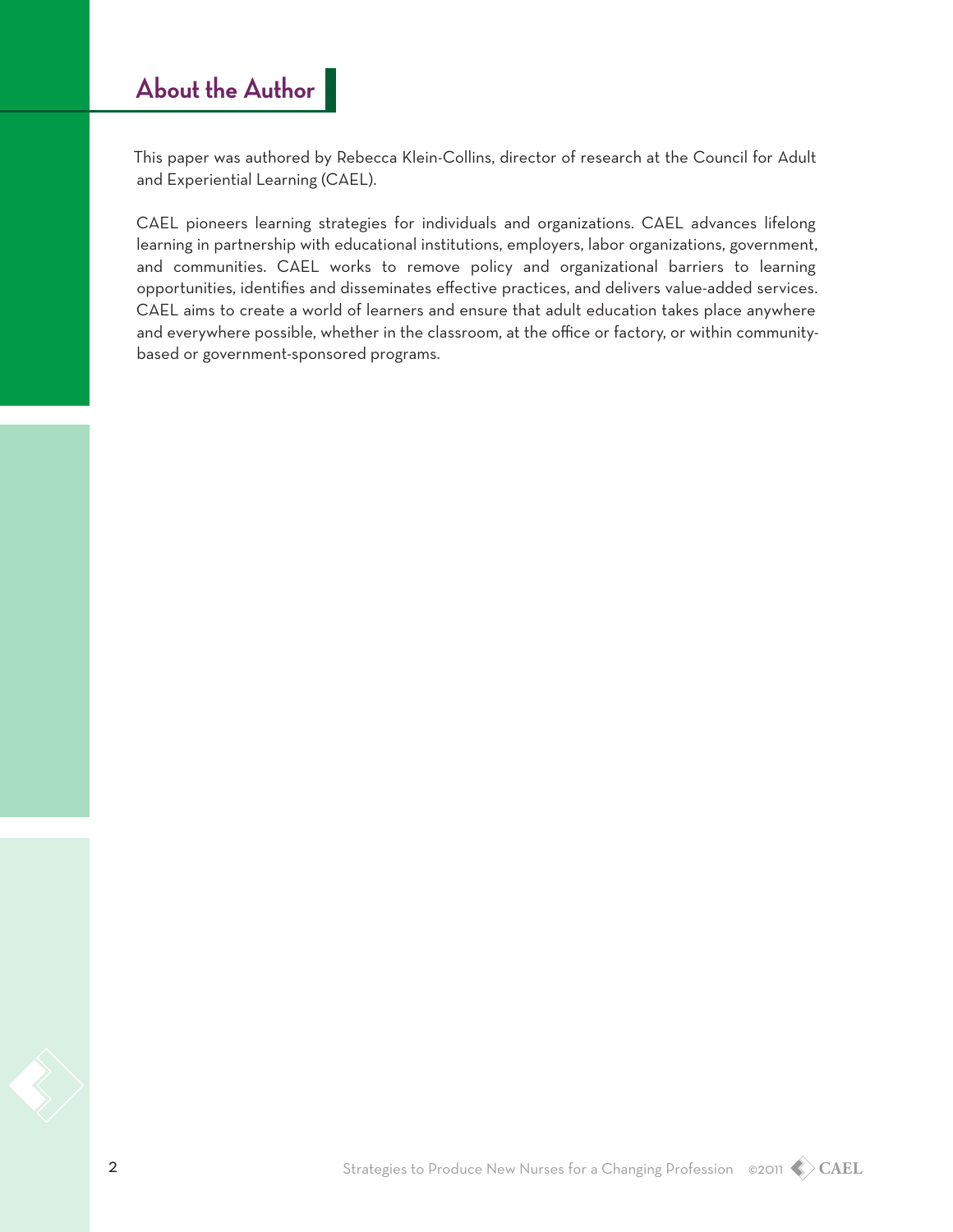### **Strategies to Produce New Nurses for a Changing Profession**

A policy brief on innovation in nursing education prepared by the Council for Adult and Experiential Learning (CAEL)

This policy brief was commissioned by Excelsior College School of Nursing.

### **Introduction and Summary**

For several years leading up to 2008, workforce data painted a picture of an imminent crisis in the healthcare workforce, with demand for registered nurses far exceeding supply. The economic recession has provided a temporary reprieve, as older nurses postponed retirement and hospitals instituted hiring freezes. However, economists believe that as we emerge from this recession, the nursing shortage will again be present, and promises to become very large. The question for states needing to address this challenge will be the same as before the recession: **How can we produce sufficient numbers of highly-competent nurses?**

The solution is not merely a matter of opening new sections of Nursing 101 or providing scholarships to induce enrollment in nursing schools. Solutions must also address several other critical issues facing the nursing profession and nursing education, particularly the shortage of nurse faculty, the need to reform nursing education to be more deliberate in achieving well-defined student learning outcomes and competencies, and the need for nurses to achieve higher levels of education and be lifelong learners.

Given these issues and challenges, solutions to the nursing shortage will need to go beyond merely providing additional funding to nursing programs and students. There will need to be true innovation in how nurses are educated and mechanisms for seamless academic progression. In particular, **states will need to support different types of nursing education beyond traditional models.** Needed innovations are those that:

- • use different kinds of faculty instructors such as qualified staff nurses in dedicated education units who have additional education and training
- • are designed around the mastery of competencies rather than dictating one particular process of education
- • create seamless articulations between the different levels of nursing
- • use well-designed simulation tools for greater efficiency and effectiveness in instruction and assessment

The innovations may need to disrupt more traditional structures in order to achieve greater results in terms of learning, capacity, and access to the profession.

This policy brief provides some data on the projected nursing shortage, discusses the larger issues facing nursing education today, and describes pockets of innovation in nursing education that provide models for the kind of innovation policy-makers should embrace in order to meet the growing demand for a highly-educated nursing workforce.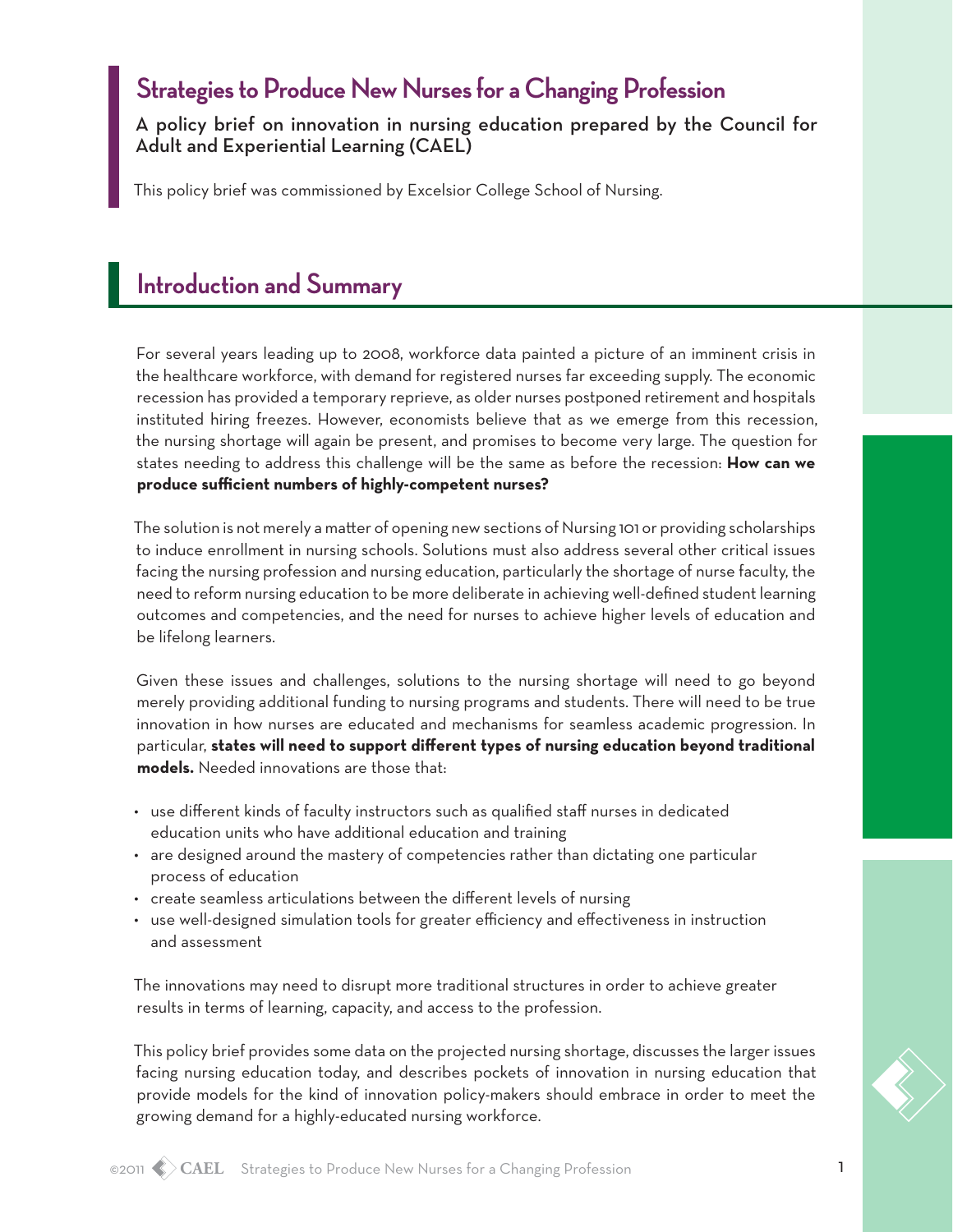#### **The Rise and Fall – and Re-emergence –of the Nursing Shortage**

Recession can sometimes mean relief—that is, when it helps delay a workforce shortage of mammoth proportions. For several years leading up to 2008, healthcare workforce data painted a picture of a real and growing crisis in healthcare, with demand for nurses expected to far exceed supply.

The rise in demand was expected .in part due to the aging population, since the greater numbers of older Americans would demand more nursing care. The falling supply was again linked to our aging population: large numbers of nurses were approaching retirement age. As those nurses retired, not enough graduates were coming through the pipeline to replace them.

By late 2008, workforce analyst Dr. Peter Buerhaus noted that, "A large and prolonged shortage of nurses is expected to hit the U.S. in the latter half of the next decade." 1 At that time, the Council on Physician and Nurse Supply, an independent group of health leaders at the University of Pennsylvania, had determined that in order to meet the coming demand, the U.S. would need to increase the number of nurses graduating annually by 30%.<sup>2</sup>

These projections were alarming to national, state, and local policymakers, as well as to employers and nursing leadership. New initiatives to grow the number of nurses were launched or funded by the U.S. Departments of Labor and Health and Human Services, philanthropic foundations, states, employers, associations, and regional partnerships.

When the stock market fell, the financial system nearly failed, and unemployment rates rose dramatically, the nursing shortage became less of an immediate crisis. Many retired nurses returned to work in order to maintain family income, and many of those who were slated to retire stayed in their jobs. The recession also caused many hospitals to freeze their hiring, or reduce services. All combined, these events resulted in a reduced demand for registered nurses, and new graduates reported difficulties in finding any job as a nurse.<sup>3</sup>

The softening of demand during this recession belies the fact that **we are still facing dramatic nursing shortages in the near future.** In December 2009, the Bureau of Labor Statistics projected that more than 581,500 new RN positions will be created through 2018, increasing the size of the RN workforce needed by 22%.4 That same year, an article in the July/August issue of *Health*  Affairs projected a shortage of 260,000 registered nurses by 2025.<sup>5</sup> These projections do not take into account the additional 34 million people covered by health insurance under the new Patient Protection and Affordable Care Act, which will contribute to further increases in demand for registered nurses.

Earlier attention to this issue has produced some results. According to the American Association of Colleges of Nursing, (AACN), enrollment in entry-level baccalaureate programs in nursing increased by 3.6% in 2009.<sup>6</sup> In addition, the Health Resources and Services Administration (HRSA) reports that between 2004 and 2008 the number of RNs in the United States grew by more than 5 percent.<sup>7</sup> While we are headed in the right direction, there is still a huge gap to fill in order to meet the future need. This gap demands our attention as well as new approaches to how we educate nurses.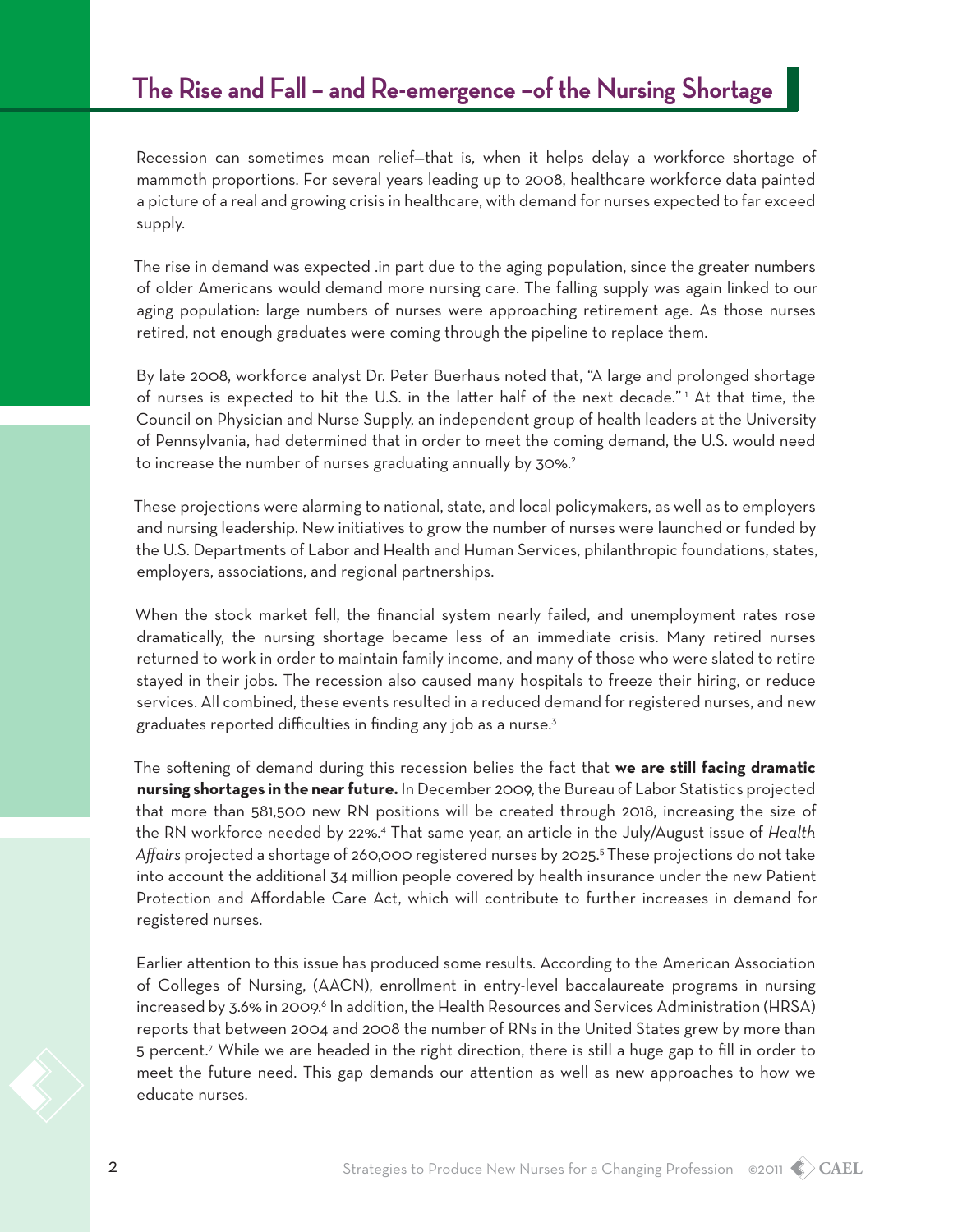There are many challenges to boosting the number of registered nurses in the workforce. Chief among these is the fact that nursing schools lack the capacity to take on ever larger numbers of students. Nursing programs typically all have a classroom component and a clinical component focused on the application of skills and knowledge. The capacity issues are most significant for the clinical part of nursing education because of **shortages in both nursing faculty and clinical placement sites**. The AACN reports that in 2009, U.S. nursing schools turned away 54,991 qualified applicants from baccalaureate and graduate nursing programs, and the top two reasons for this were a lack of faculty (61.4%) and insufficient clinical teaching sites (60.8%).<sup>8</sup>

One way to meet the demand for new nurses, therefore, is to use different models of education that approach clinical learning and the use of faculty in new and different ways. As noted in an August 2009 article in the *Journal of Nursing Education*, "using nurses with a graduate degree to physically supervise students passing medications and performing procedures may not be the best way to use a scarce resource."9 However, another driver for reform is **the need to enhance and expand student learning.** In 2010, the Carnegie Foundation for the Advancement of Teaching released *Educating Nurses: A Call for Radical Transformation*, in which researchers Patricia Benner and others concluded that nursing students today are undereducated for the demands of practice. The authors' recommendations for reforming education focused on better integration of classroom and clinical teaching, teaching for a sense of salience in the classroom, greater emphasis on clinical reasoning, and the formation of a professional identity as a nurse.<sup>10</sup>

The need to reform clinical education comes at a time when there is **little evidence about what constitutes best practice in clinical education.** For example, schools of nursing (and some state boards of nursing) typically require a specific number of clinical hours needed for prelicensure nursing programs, even though there is no published evidence correlating the number of hours with desired outcomes (such as NCLEX-RN pass rates or employer satisfaction with performance).<sup>11</sup> Similarly, many nursing programs and state boards of nursing are reluctant to consider nontraditional educational models even when there is no evidence to support how or why traditional models are best.12

Finally, there have been many prominent voices in nursing education that are calling for **nurses to progress to higher level of education:** from LPN to RN, and from RN to baccalaureate, masters, and doctoral degrees. The Carnegie report, for example, recommends that even with current nursing school capacity issues, the nursing profession should be working toward requiring the Bachelor of Science in Nursing (BSN) for entry level practice, and a new report from the Robert Wood Johnson Foundation and the Institute of Medicine (IOM) recommends that "Nurses should achieve higher levels of education and training through an improved education system that promotes seamless academic progression."13

Addressing all of the above at the same time will require significant, transformational innovations in nursing education.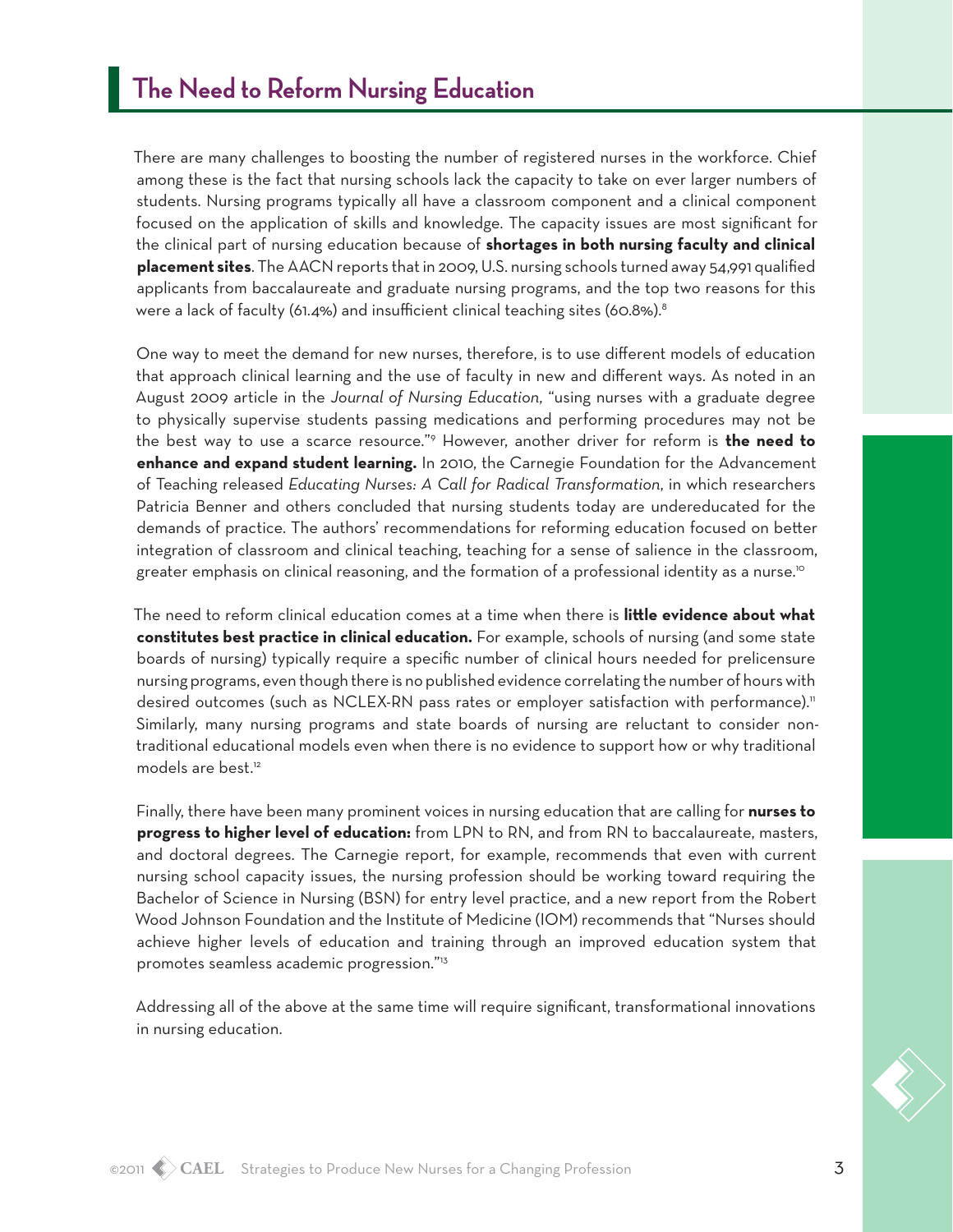The nursing community has a proud history of research on best nursing practice. However, the methods of instructional delivery and the structure of nursing degree programs have largely remained unchanged for the past half century, and are based primarily on tradition rather than educational research findings.14

Given the need to educate many more new nurses to higher levels of education, and given the shortages of nursing faculty to make that happen within traditional educational structures, statebased policy makers need to support educational approaches for nursing that do not merely sustain the current structures, but rather **disrupt those structures in order to achieve greater learning, greater capacity, and greater access to the profession,** all while ensuring the highest level of patient care and safety.

There are several examples of innovations in nursing that have been—or have the potential to be—such disruptions. They include dedicated education units, competency-based programs, seamlessness between the different levels of nursing education, and greater use of well-designed simulation tools.

# **Example 1: Dedicated Education Units (DEUs)**

In a traditional clinical education program, a faculty member leaves the classroom and is assigned to a small group of students for a several weeks-long clinical education period. An innovation that disrupts this model is the development of **dedicated education units** within hospitals or other healthcare facilities. Instead of a master's educated nurse faculty member overseeing the clinical instruction and practice, specially-trained staff nurses become the clinical instructors or teachers for one or two students for several weeks or an entire semester.

**Why this is innovative:** With DEUs, more students can be instructed with fewer master's-educated nurses, and the students gain hands-on experience as well as knowledge from practicing nurses as they carry out their day-to-day responsibilities. A study at the University of Portland found that when its nursing program instituted the DEU model, fewer clinical faculty and fewer clinical sites were required.<sup>15</sup>

**Potential challenge to implementation:** Traditional clinical models that define the clinical experience in terms of hours spent supervised by a master's-educated nurse, rather than in terms of mastery of clinical competencies.

#### **Examples of DEUs in Practice:**

- The University of Massachusetts Boston–College of Nursing and Health Sciences<sup>16</sup> (see sidebar for a closer look at this program)
- The University of Portland (Oregon), School of Nursing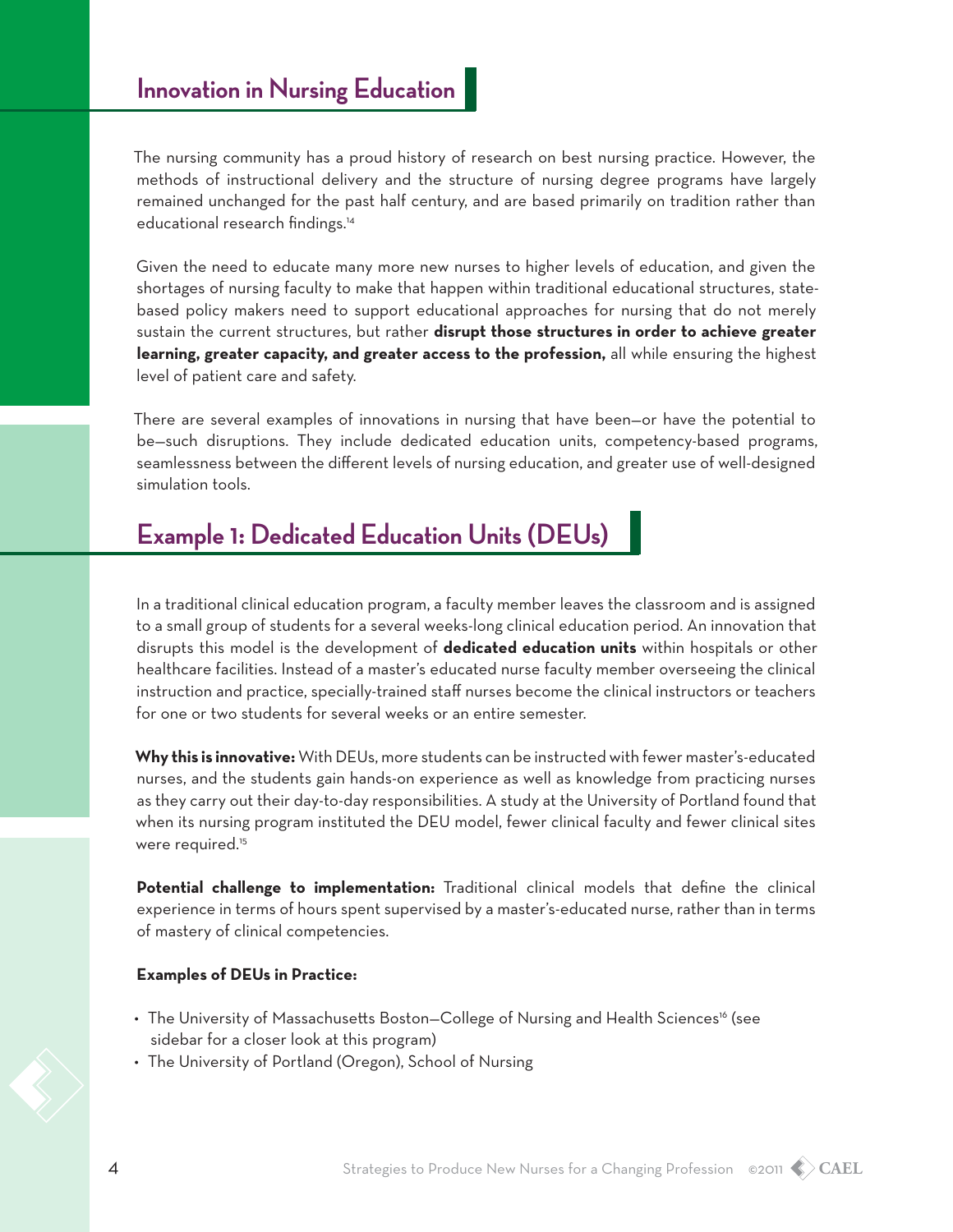# **A Closer Look at the University of Massachusetts Boston—College of Nursing and Health Sciences' Dedicated Education Unit**

In 2008, the University of Massachusetts Boston—College of Nursing and Health Sciences formed a partnership with nursing units at Partners Healthcare at Brigham and Womens' Hospital and Massachusetts General Hospital. The partnership established Dedicated Education Units (DEUs) in the hospitals, where staff nurses take on the role of clinical instructors for students in the nursing program.

In the DEU, the staff nurse is paired with one or two students and works with them as a team to provide care to assigned patients. This allows the students to learn directly from a practicing nurse, and it allows the school to use nursing faculty to expand classroom capacity. The school's website calls the DEU approach "a creative response to the education-practice gap, the nurse faculty and workforce shortages, and transition to practice issues shared by employers and schools alike.<sup>17</sup> The school is studying the impact of the DEU with support from a grant from the Robert Wood Johnson Foundation.

# **Example 2: Competency-based Programs**

In traditional nursing programs, students complete their classroom education and then concurrently or subsequently complete a required clinical experience. These two components are separate experiences, often with few connecting elements. All students move through the same process of education, despite differences in their learning needs. The classroom experience often lacks context, and the clinical component may not be designed in any meaningful way around the students' individual learning needs or specific learning objectives, and often does not include a psychometrically sound assessment of student competencies.

To enrich student learning, a number of nursing programs have implemented curricula that are designed around competencies. Some programs employ classroom-based education that presents information in broader subject areas (such as chronic illness or acute care), with the clinical component providing the student with "focused, intensive experiences" that are designed to develop the specific competencies nurses need in those areas of care.18 Other competencybased programs allow students, who come to their RN education with significant clinical health care experience, to take charge of their own learning using faculty and other resources in an unstructured manner. Students then must demonstrate competency by successfully completing a series of theory and performance examinations covering all aspects of the curriculum.

**Why this is innovative:** Competency-based programs are highly learner focused, in that they focus on the individual student's achievement of learning outcomes while also measuring those outcomes in highly systematized ways. This is in contrast to more traditional approaches to nursing education that focus primarily on having all students move through the same process of education, despite their prior education, experience and individual learning needs. Competency-based models of nursing education further disrupt the traditionally-held belief that clinical instruction is achieved when a student spends an arbitrarily-determined number of hours in a hospital setting under the supervision of faculty (they are arbitrarily-determined in that the number of hours and

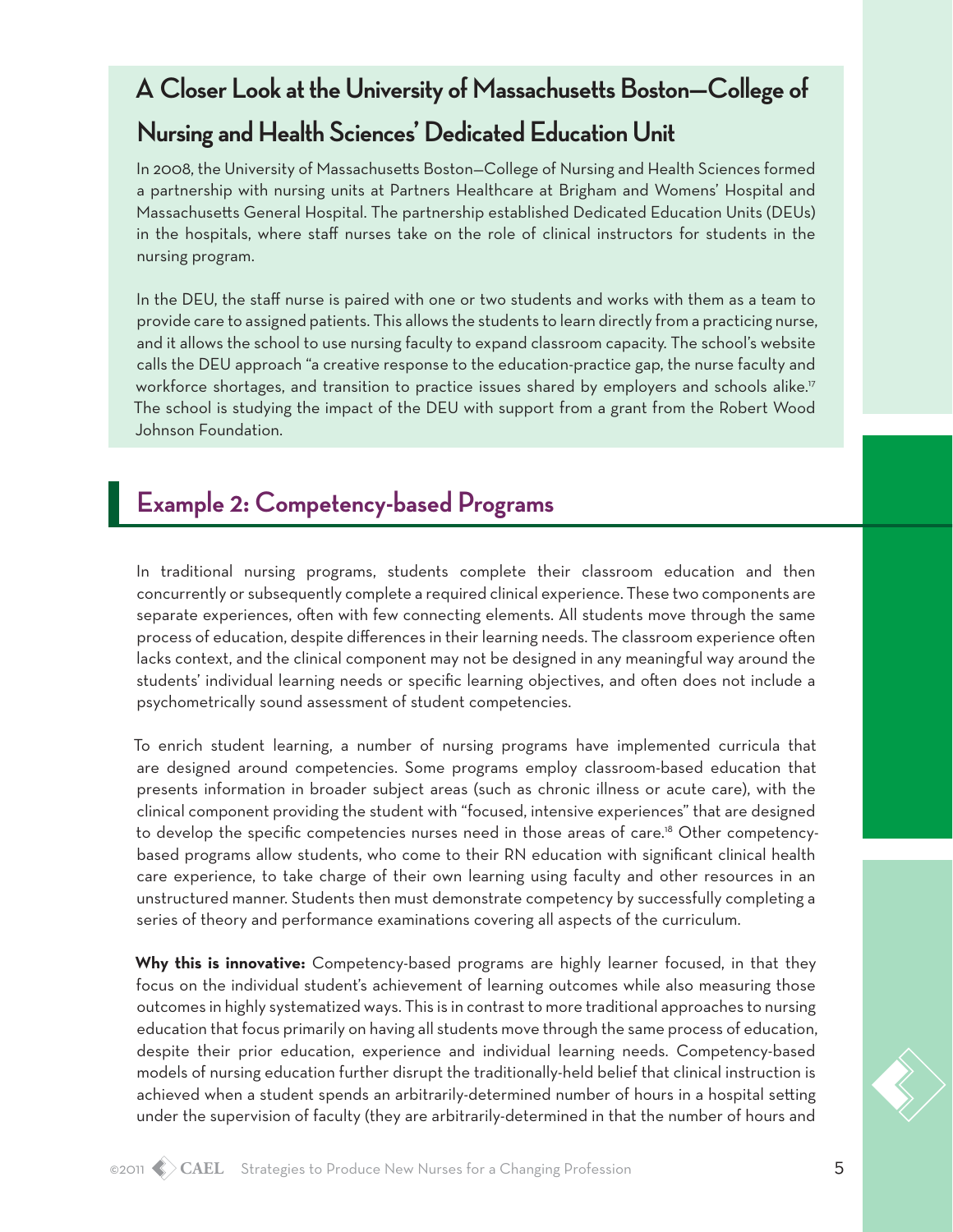types of experiences required typically are not consistent among programs or schools and the methods for computing the hours are not standardized). At some nursing schools, competencybased approaches open the door to greater use of and more sound assessments of knowledge and competency so that students can progress at their own pace as they demonstrate mastery of competencies.

**Potential challenge to implementation:** Despite the documented achievement of the same learning outcomes by graduates of competency-based programs, some state statutes and regulations serve as barriers to RN licensure for graduates of these programs merely because the process of their education was different. In other words, there are barriers erected because of a different process of education, rather than acknowledgement of the fact that the graduates have met the same learning outcomes of all newly minted AD in nursing graduates who also go on to pass the NCLEX-RN.

#### **Examples of Competency-based Programs:**

- • Excelsior College School of Nursing (see sidebar for a closer look at this program)
- • Western Governors University Multi-State Approach to Preparing Registered Nurses (MAP-RN) program

#### **A Closer Look at the Excelsior College Model**

Excelsior College's Associate Degree (AD) in nursing program has offered students an accredited, competency-based approach for close to four decades. The curriculum is contemporary and consistent with accepted standards for associate degree programs set by organizations such as the National Council of State Boards of Nursing and the National League for Nursing. It is designed specifically for individuals who are transitioning from an LPN/LVN to an RN role or are coming to the nursing profession with significant experience in a clinically-oriented health care discipline (e.g., military service corpsmen and paramedics). The Excelsior approach assumes, among other things, that what a student knows is more important than where or how the student learned it, and that clinical competence, including critical thinking skills, can be acquired outside of the traditional apprenticeship model for clinical instruction.<sup>19</sup>

Building on students' previous clinical experience, Excelsior encourages students to apply their knowledge and practice clinical skills, and then requires them to build on prior knowledge by engaging with the curriculum and faculty. Students complete the general education component of the curriculum in a manner similar to all nursing students via campus-based or online courses or credit-by-examination. Students engage in the nursing component of the curriculum by successfully demonstrating achievement of learning outcomes. The goal is for the student to attain theoretical learning and clinical competence, including critical thinking, at a level required for beginning practice as an AD-prepared RN. Students demonstrate learning outcomes through their performance on a series of computer-delivered nursing theory examinations and in-person clinical performance assessments in a simulation lab and with real patients.

All examinations are created and administered in a psychometrically sound manner. Performance assessments include a Focused Clinical Competencies Assessment (FCCA™) and the Clinical Performance in Nursing Examination (CPNE®). The FCCA™ is a computer-delivered simulation examination measuring clinical competence in a number of essential areas of nursing practice.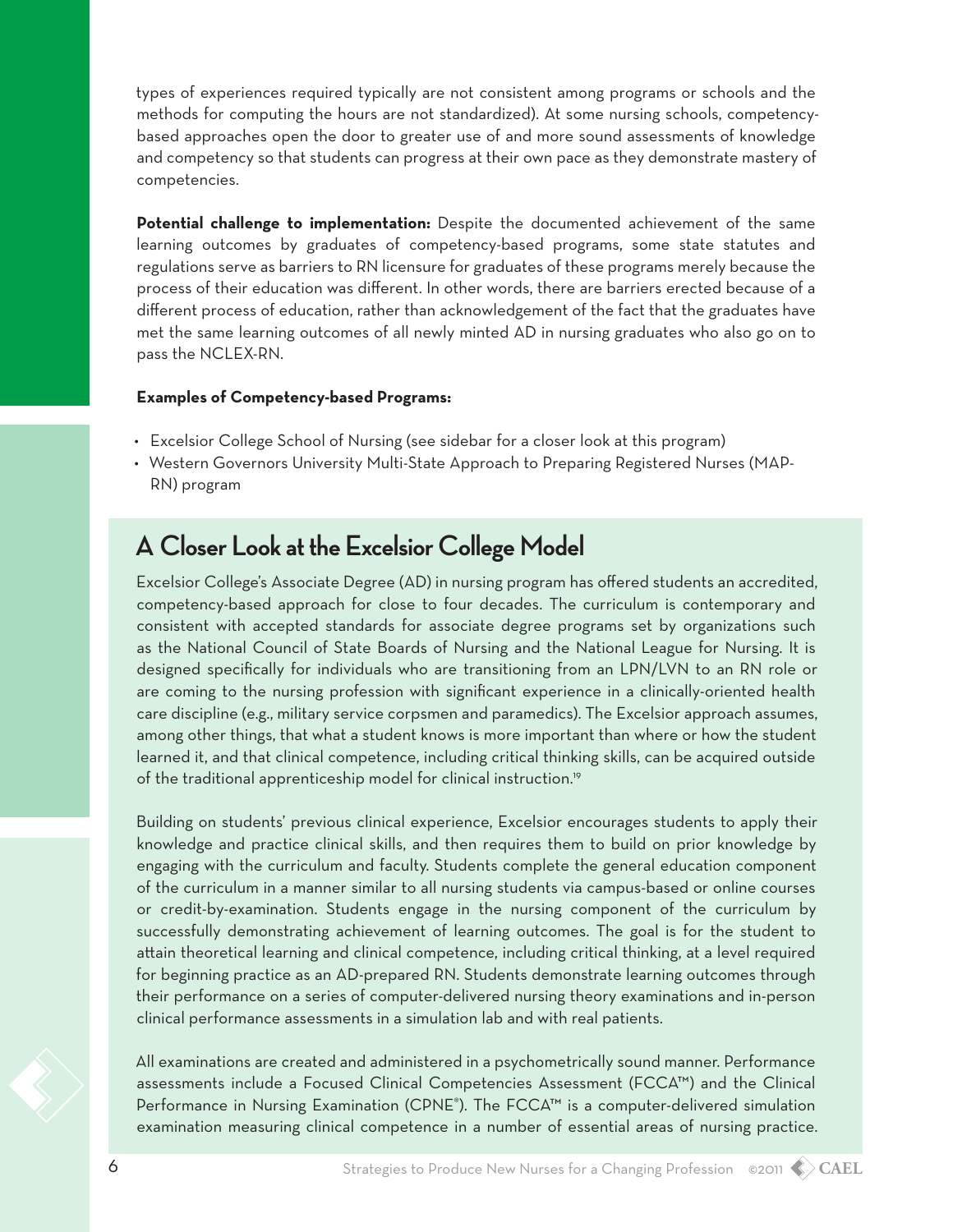The CPNE® is a criterion-referenced, performance examination administered over two and onehalf days at 20 hospital test sites throughout the U.S. It is a complex performance examination that takes place in the authentic patient care environment with actual patients and a faculty-tostudent ratio of 1:1 throughout the entire examination process. It is a mature measurement tool, used in pre-licensure nursing education for over 35 years and is continually reviewed and refined by a national nursing faculty to reflect contemporary nursing practice.

The success of Excelsior students is well-documented. Excelsior graduates pass the NCLEX-RN at a rate comparable to the national average. In addition, research shows that Excelsior graduates are successful working as nurses. In 2009, SRI International, LLC surveyed a panel of nurse supervisors and found that 82% rated Excelsior AD in nursing graduates as about the same or higher in terms of clinical competency compared to other AD in nursing graduates.<sup>20</sup>

Currently, 37 U.S. jurisdictions deem Excelsior graduates eligible for licensure by examination and endorsement, without additional conditions or stipulations.

# **Example 3: Seamlessness between Associate and Baccalaureate Programs**

Many nursing programs are working to encourage students in associate degree nursing programs to continue on and earn their bachelor's degree in nursing. One challenge faced by students is when bachelor's degree programs do not fully recognize all of the learning that students acquired during their associate-level studies, thus requiring students to take courses over again in material they have already mastered. This can make the time of earning a bachelor's degree take longer at a time when there is a need to find ways to accelerate degree attainment in nursing.

Articulation agreements have long been a solution to such credit-transfer challenges, but even those do not always fully eliminate the need for students to take redundant courses. What some nursing schools are doing to solve this problem is to establish strong partnerships between associate and bachelor's degree nursing programs that create better seamlessness for the student in moving from one degree level to another. In some of these partnerships, the institutions adopt the same curriculum in order to facilitate articulation between the programs. Another approach is when institutions develop accelerated or dual enrollment programs. Accelerated programs can, for example, provide a 12-to-18-month RN program for students with bachelor's degrees in other fields.<sup>21</sup> For students without a prior degree, dual enrollment programs can provide a seamless pathway. Syracuse's St. Joseph's College of Nursing has established a partnership with Le Moyne College that offers the Dual Degree Partnership in Nursing (DDPN). In this program students spend years 1 and 4 at Le Moyne and years 2 and 3 at St. Joseph's; after year 3, the student earns the associate degree, can sit for the licensing exam, and can begin working as registered nurse while completing the bachelor's degree.<sup>22</sup>

**Why these approaches are innovative:** When institutions share curriculum, or create partnerships designed with the progression of the student as a goal, the result is a clear roadmap for how a student masters the skills, knowledge and competencies required for both the associate and

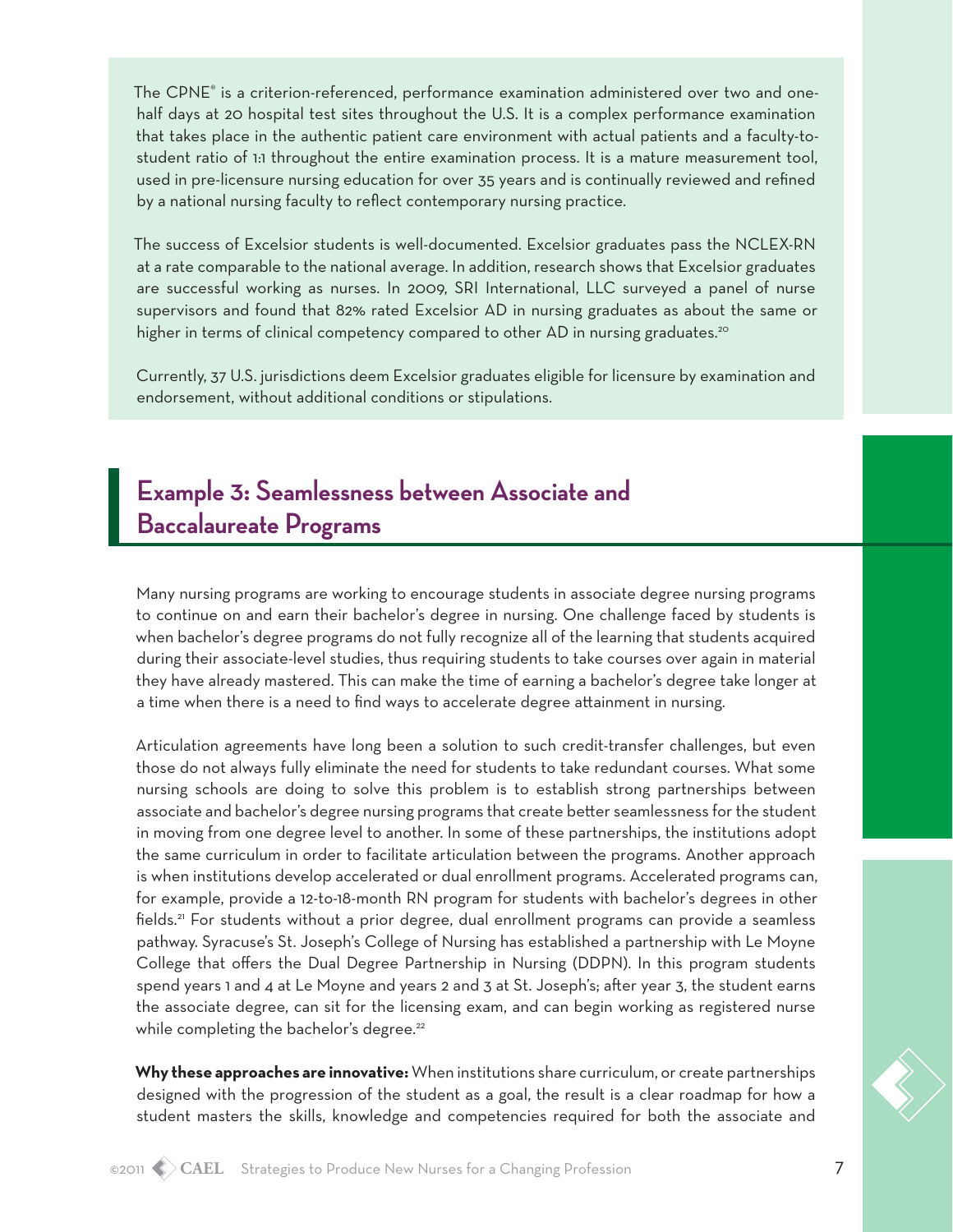bachelor's degree, and at no point does that roadmap require students to retrace their steps unnecessarily. These partnerships save the student time and money, and they have promise for producing more nurses with bachelor's degrees. Further, these articulated programs can send the message that the skills and knowledge gained by nursing students is cumulative and that what a student learns at the bachelor's level builds upon the skills and competencies gained earlier in a student's studies. In other words, what is learned at the associate's degree level "counts," in full, toward the requirements of the bachelor's degree.

**Potential challenge to implementation from:** Institutions that are resistant to changing their curriculum, or the order in which courses are taken, in order to create this seamlessness and eliminate duplicate coursework.

#### **Examples of seamlessness in practice:**

- • Oregon Consortium for Nursing Education, a partnership of 8 community colleges and the 5 campuses of the Oregon Health Sciences University (OHSU) School of Nursing<sup>23</sup>
- St. Joseph's College of Nursing and Le Moyne College in Syracuse, New York

### **A Closer Look at the Oregon Consortium for Nursing Education's**

### **Shared Curriculum**

The Oregon Consortium for Nursing Education (OCNE) is a partnership of eight community colleges and five universities that have established common admission standards and a common competency-based curriculum to link community college and university programs in the consortium. Together, the consortium identified leading health indicators, safety and quality issues, and other factors to inform a list of competencies that nurses need for successful practice. The ten competencies used by OCNE describe the "new nurse" who can "function effectively in the rapidly changing health care environment."<sup>24</sup>

- • Because the community colleges and universities share a common curriculum, graduates of the associate degree have already completed three-quarters of the nursing courses needed for the bachelor's degree, and students have the option of completing those courses through distance learning – ideal for students who do not live close to one of the bachelor's degree programs in the system.<sup>25</sup>
- • In order to make the common curriculum a reality, each institution in the partnership needed to approve and accept the new curriculum through its regular curriculum change processes. In addition, the consortium worked closely with the Oregon State Board of Nursing in order to ensure state-level approval for the curriculum changes.<sup>26</sup>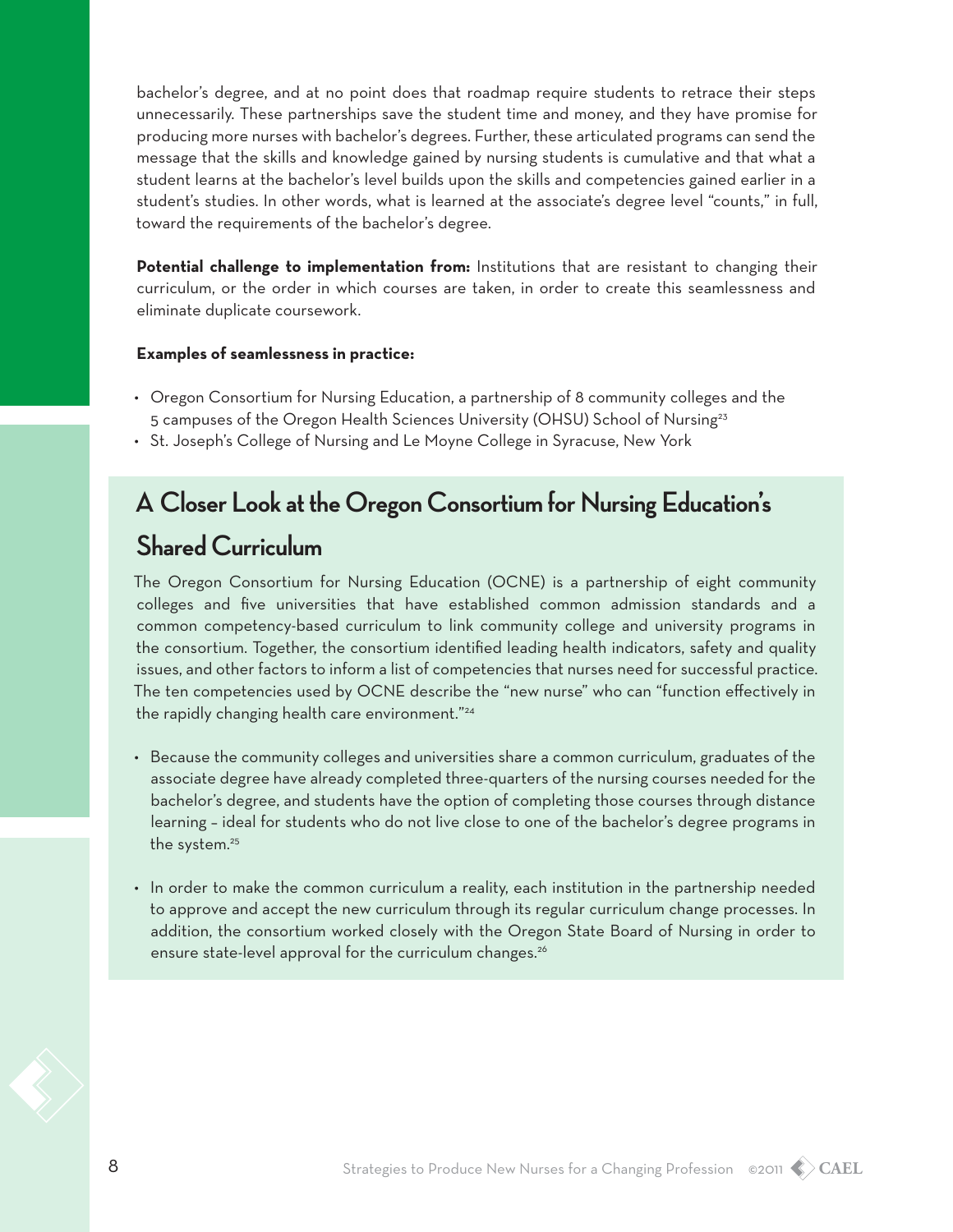Nursing programs across the country are beginning to experiment more and more with simulation tools for instructing students in clinical skills. The simulation can be low-tech, in the form of paper-based case studies, but also can be versions that utilize mannequins or high-fidelity patient simulators. Simulation-based learning can be integrated into multiple areas in the curriculum, and it can be used in conjunction with traditional clinical rotations in a way that reduces overall demand for clinical faculty and sites.27 Students initially practice their skills in the safe environments of simulation labs or simulated hospital settings, and then progress to working with real patients.

**Why this is innovative:** Simulation technologies provide ways to integrate classroom and clinical skill education and enhance the learning experiences of students. They provide a way to contextualize learning and reduce the need to use live patients and traditional clinical placements for the entirety of the clinical experience. Simulation has the potential to enhance student learning while expanding the capacity of nursing programs. High-fidelity simulation holds particular promise for requiring students to demonstrate complex clinical reasoning.

**Potential challenge to implementation:** Traditional clinical models that define the clinical experience in terms of hours spent working as a student nurse with real patients and while supervised by a master's educated nurse, rather than in terms of mastery of clinical competency; in addition, the cost of equipment required for some types of high-fidelity simulation and the faculty training to design, carry out, and assess the learning that is occurring.

#### **Examples of Leaders in the Use of Simulation:**

- • The University of Texas Medical Branch School of Nursing at Galveston (see sidebar for a closer look at this program)
- • University of Texas at Arlington's Smart Hospital (see sidebar for a closer look at this program) 28
- • Indiana University School of Nursing's Research Center for Innovation in Clinical Nursing Education
- Johns Hopkins University School of Nursing

## **A Closer Look at the University of Texas' Use of Simulation**

# **Technology**

The School of Nursing at the University of Texas Medical Branch at Galveston has a **Nursing Interprofessional Simulation Center that** is a state-of-the-art facility that provides an interactive environment for nursing students. The center was launched several years ago, but its operation was interrupted by Hurricane Ike. It recently reopened in the wing of the affiliated UTMB Health hospital, and the School of Nursing is now using its many resources to train its nursing students. The 17,000 square foot center features:

• Six individual patient rooms with high-fidelity adult simulators used for scenario based training

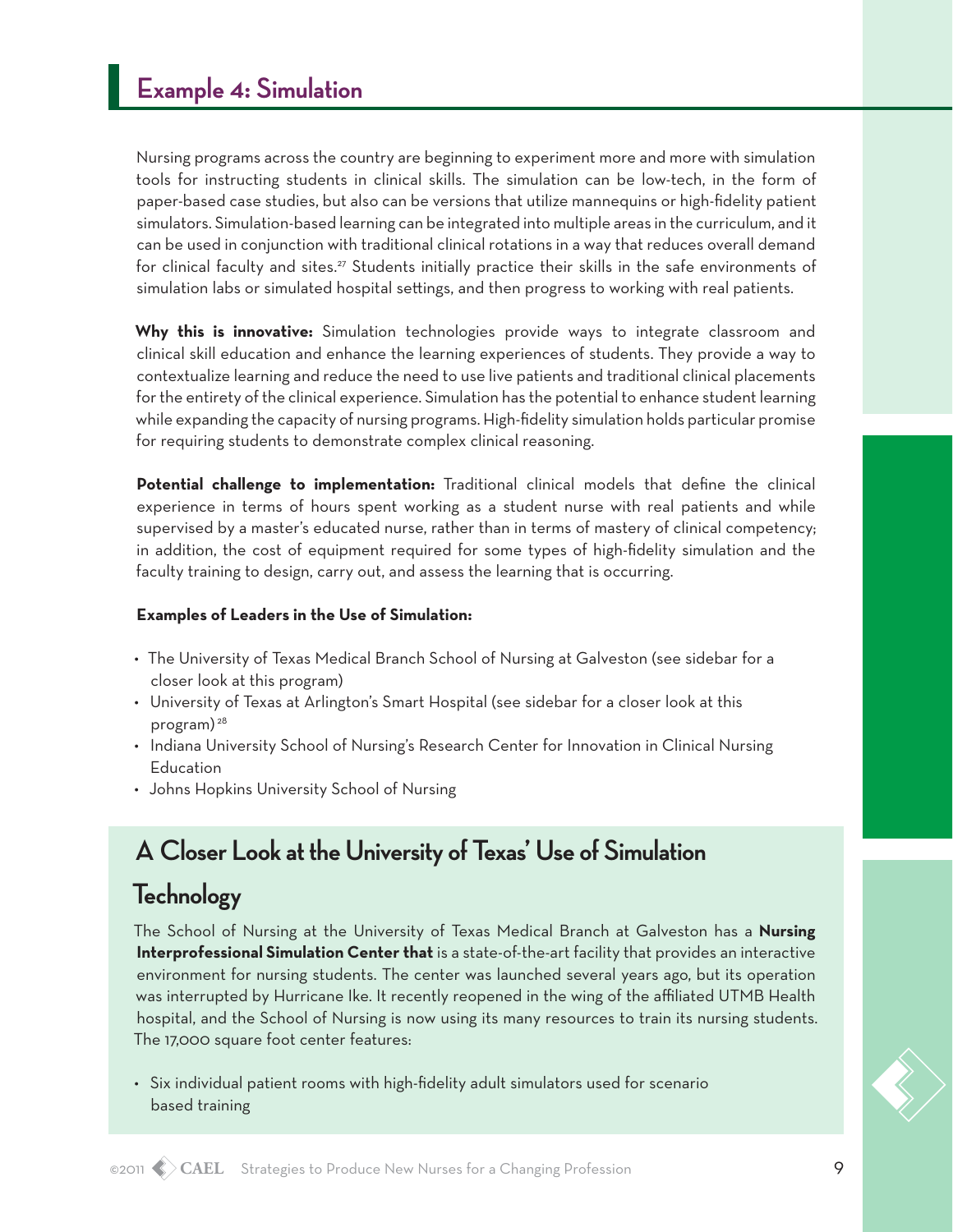- • Four individual patient rooms with low-fidelity mannequins used for skills training
- A larger ward with eight to nine mannequins
- Two rooms with exam tables for teaching health assessments
- • Pediatric training facilities, including three rooms with high-fidelity infant simulators, a room with pediatric exam tables, and a nursery with several dozen infant mannequins
- • An obstetrics training room with three mannequins that are used to simulate the birthing process
- A larger room for group activities and presentations
- An IV room with computer-based virtual IV program and task trainers
- A control room to monitor activities in each of the simulation rooms

In addition, the center is in the process of developing a training area for electronic medical records. The system used in John Sealy Hospital at UTMB Health will be used and populated by simulated patient data.

Nursing students begin using the simulation center at the start of their first semester for skills training and this fall, first-semester students will also train on the simulators. Students spend their lab hours learning clinical skills related to the curriculum in their classroom-based instruction.

The center has a grant from the Texas Higher Education Coordinating Board to measure the impact of using the center during the students' clinical training. The study will examine whether simulation helps improve overall learning outcomes and, if so, whether outcomes are greater when simulation is used at the start of clinical training, or at the end. In the meantime, the School of Nursing continues to explore how the center can be used to improve overall student learning at every stage of the program.<sup>29</sup>

In another part of the state, the University of Texas at Arlington's School of Nursing has developed the **Smart Hospital**, a 13,000-square foot facility that uses a variety of simulation technology for the clinical instruction of nursing students at all levels. The size of the facility allows for different settings of simulated care, including emergency, adult intensive care, neo-natal intensive care, labor and delivery, pediatric and medical-surgical. The school combines the Smart Hospital activities with a traditional clinical rotation, but the expanded use of simulation reduces the overall need for clinical placements while providing valuable opportunities to practice skills in a safe setting.<sup>30</sup>

### **Policy Recommendations**

Given the recent reports on nursing education from prominent authorities such as Carnegie and IOM, and given the strong leadership of the National League of Nursing, the need to reform and improve nursing education is gaining much-needed attention. The role of state-based policy makers is important to this challenge. State leaders can provide incentives to innovation and also remove disincentives and barriers, where they exist.

Recommendations for state-based action to support innovation in nursing education include requiring state legislatures and boards of nursing to: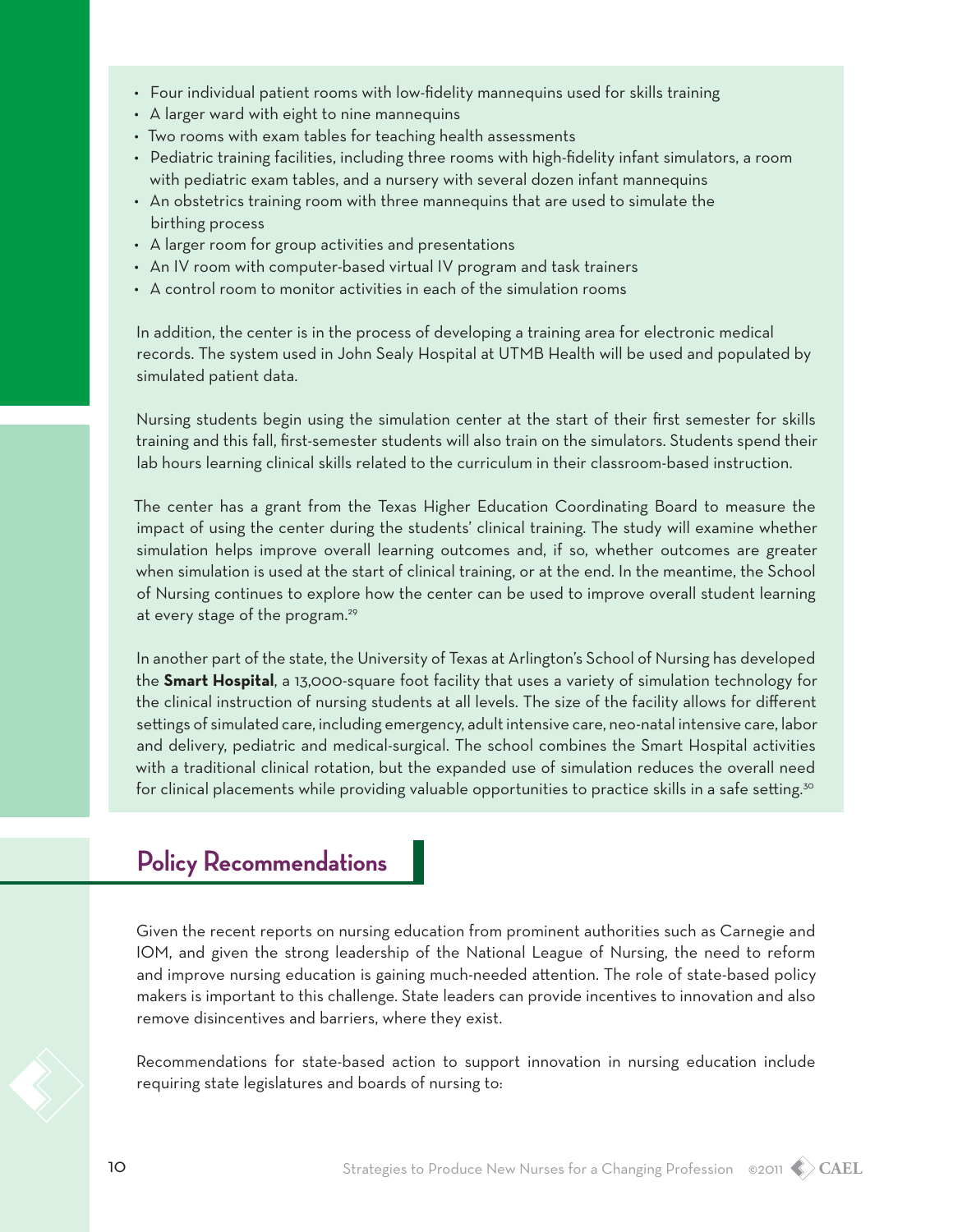- 1. Include language in statutes, rules, and regulations that recognizes the substantial equivalence of proven innovative models of nursing education, such as regionally- and professionally accredited competency -based nursing programs, whose graduates achieve the same learning outcomes as do those of traditional programs albeit in different ways.
- 2. Examine all current statutes, rules, and regulations used for determining graduates' eligibility for nursing licensure and for approval of nursing education programs to ensure that all are based on sound evidence. Laws, rules, and regulations that are based only on provincial thinking and tradition should be challenged and, when appropriate, revised.
- 3. Require the use of psychometrically sound assessments of competence in all programs and in every aspect of the curriculum, especially within the clinical component.

# **Conclusion**

Paving the way to greater innovation in nursing education needs to be a priority of states and nursing educators as they look to future healthcare needs and the imminent shortages of registered nurses. National leaders have pointed to the need to improve nursing education, create opportunities for progression to higher levels of nursing education, leverage technology for more efficient and effective instruction, and focus on learning outcomes. As nursing programs explore how to address these needs through innovation, states need to ensure that unnecessary barriers are minimized or removed. States need to support educational approaches for nursing that do not merely sustain the current structures, but rather disrupt those structures in order to achieve greater learning, greater capacity, and greater access to the profession. This can be accomplished while ensuring the highest level of patient care and safety. With more innovation, it will be possible to educate more nurses to higher levels of knowledge and competence in their profession and meet our nation's healthcare needs for years to come.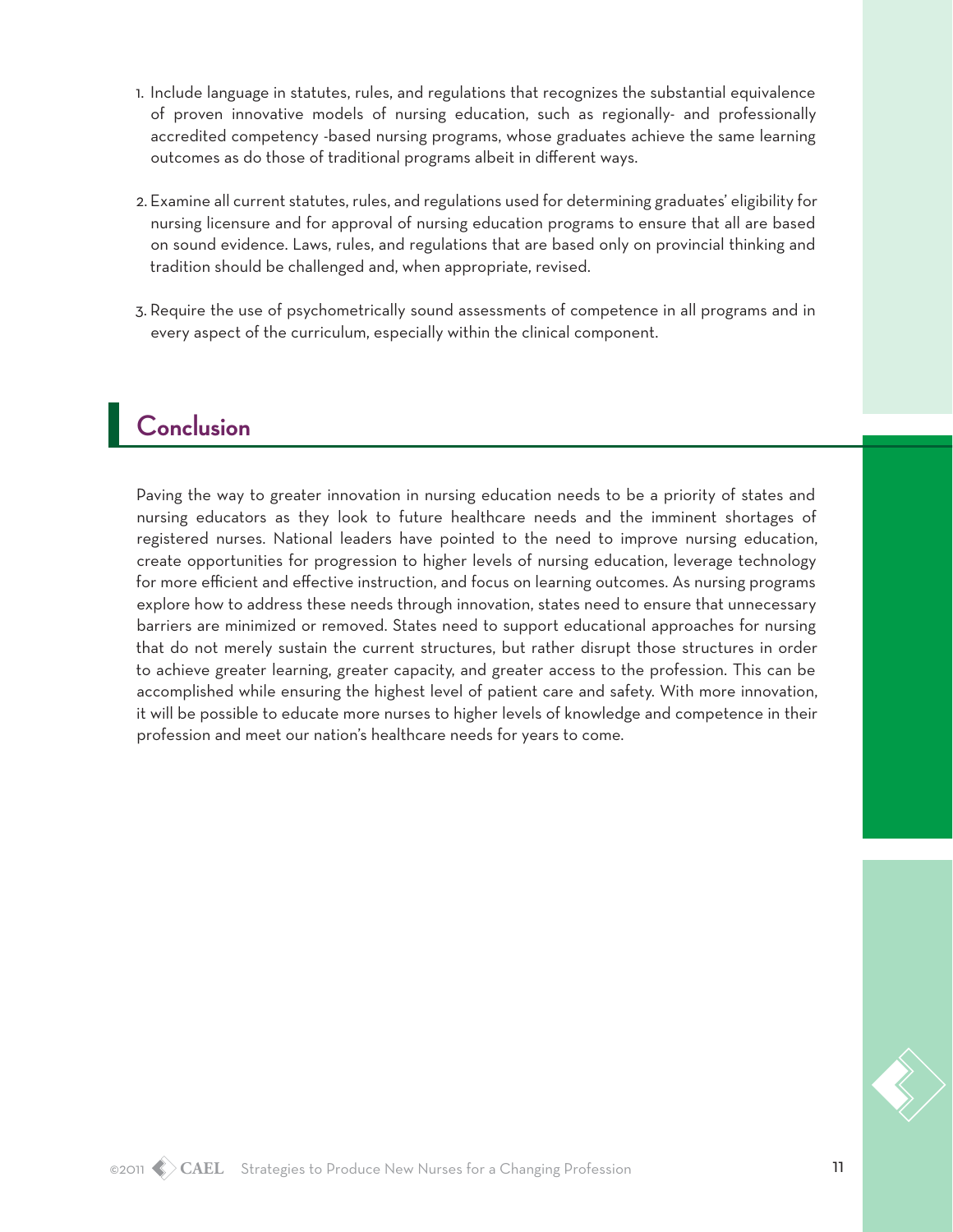#### **Endnotes**

- 1. Robert Rosseter, "American Associations of Colleges of Nursing, Fact Sheet: Nursing Shortage," May 3, 2010.
- 2. Rosseter, 2010.
- 3. "New AACN Data Show the Impact of the Economy on the Nurse Faculty Shortage," press release from American Association of Colleges of Nursing, Washington, DC, September 17, 2009.
- 4. Rosseter, May 3, 2010.
- 5. Rosseter, May 3, 2010.
- 6. Robert Rosseter, "American Associations of Colleges of Nursing, Fact Sheet: Nursing Shortage," September 2010.
- 7. "HRSA Study Finds Nursing Workforce Is Growing," Health Resources and Services Administration press release, September 22, 2010.
- 8. "Amid Calls for More Highly Educated Nurses, New AACN Data Show Impressive Growth in Doctoral Nursing Programs. Final Data from AACN's 2009 Survey Indicate Ninth Year of Enrollment and Admissions Increases in Entry-level Baccalaureate Nursing Programs," AACN press release, March 4, 2010.
- 9. Richard C. MacIntyre, Teri A. Murray, Cyntia S. Teel, and Judith F. Karshmer, "Five Recommendations for Prelicensure Clincial Nursing Education," *Journal of Nursing Education,* (August 2009): 447-453.
- 10. Patricia Benner, Molly Sutphen, Victoria Leonard, and Lisa Day, *Educating Nurses: a Call for Radical Transformation*. The Carnegie Foundation for the Advancement of Teaching (San Francisco: Jossey-Bass, 2010).
- 11. MacIntyre et al, 2009.
- 12. See, for example, a critique of the 2005 National Council of State Boards of Nursing (NCSBN) position paper, "Clinical Instruction in Prelicensure Nursing Programs," in Diane L. Huber, "Clinical Education in Prelicensure Associate Degree in Nursing Programs," prepared for Excelsior College, September 2009.
- 13. See Benner et al, 2010, as well as the Institute of Medicine, *The Future of Nursing: Leading Change, Advancing Health*, 2010.
- 14. See discussion in MacIntyre et al, 2009.
- 15. Jenniver Joynt and Bobbi Kimball, *Blowing Open the Bottleneck: Designing New Approaches to Increase Nurse Education Capacity* (Robert Wood Johnson Foundation, the Center to Champion Nursing in America, and the U.S. Department of Labor, Employment and Training Administration, 2008).
- 16. Robert Wood Johnson Foundation, "Putting Innovations to the Test," available at [http://www.rwjf.org/](http://www.rwjf.org/pr/product.jsp?id=56172) [pr/product.jsp?id=56172](http://www.rwjf.org/pr/product.jsp?id=56172).
- 17. See website, available at <http://cnhs.umb.edu/partnerships/index.html>.
- 18. Joynt and Kimball, 2008.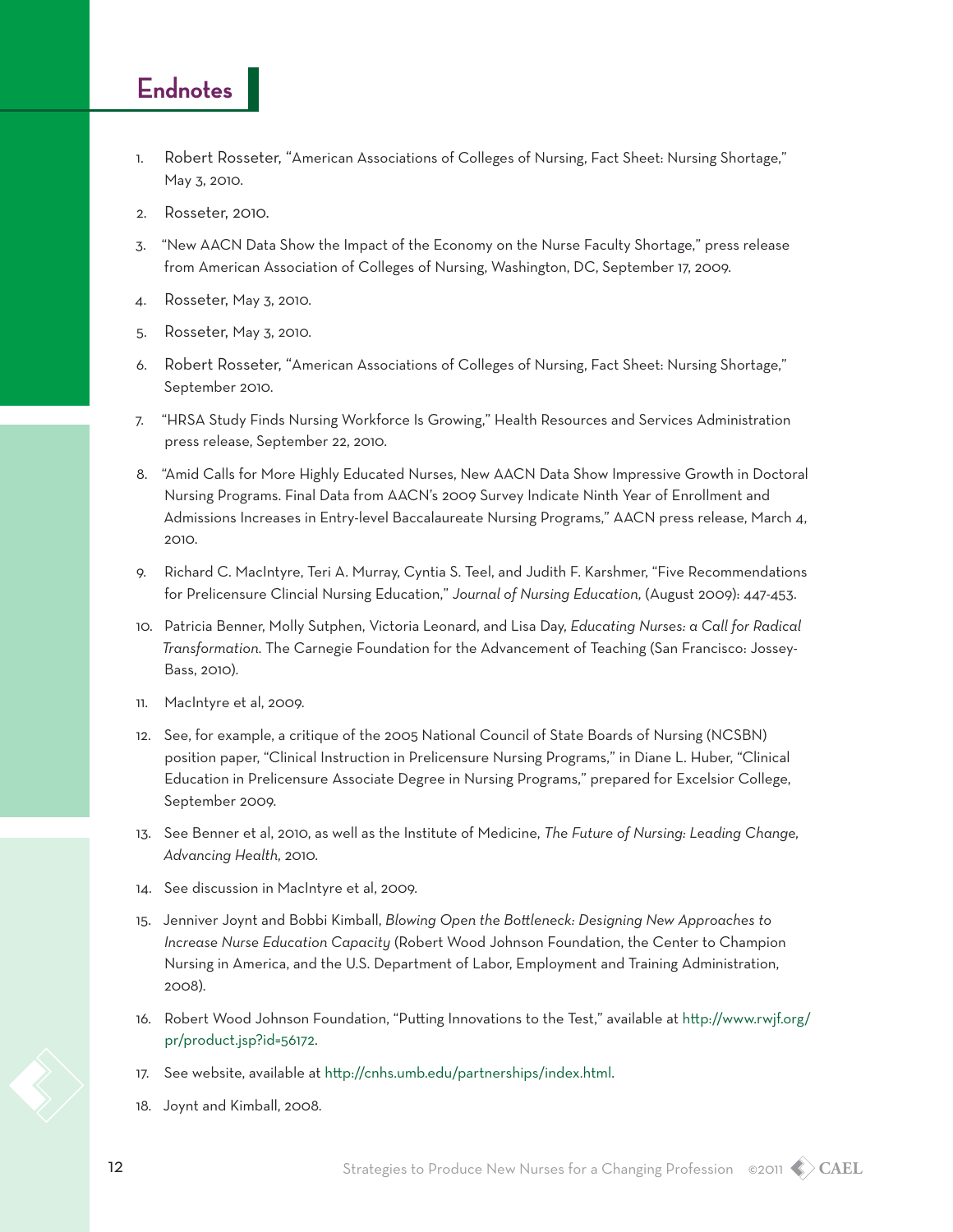- 19. Suzanne S. Yarbrough, Patrick Jones, Laurie V. Nagelsmith, Yoonok Kim, Charles Snead, Maurice Odondi, *Clinical Performance in Nursing Examination Technical Manual: Sources of Validity Evidence and Threats*. Albany (New York: Excelsior College, 2007).
- 20. Li Gwatkin, Mary P. Hancock, and Harold A. Javitz. As well prepared, and often better: Surveying the work performance of Excelsior College Associate Degree in Nursing Graduates. (SRI International. November 25, 2009).
- 21. See examples in "Accelerated programs: the fast-track to careers in nursing," AACN Issue Bulletin, May 2010.
- 22. For more information about the DDPN and the various 2+2 options available through St. Joseph's College of Nursing, see <http://www.sjhsyr.org/sjhhc/sjhcon>
- 23. Laurie Lewis, "Oregon Takes the Lead in Addressing the Nursing Shortage," *American Journal of Nursing*, 110 (3): March 2010.
- 24. See information on OCNE website, available at [http://ocne.org/curriculum.html.](http://ocne.org/curriculum.html)
- 25. See information at [www.ocne.org](http://www.ocne.org).
- 26. Joynt and Kimball, 2008.
- 27. Joynt and Kimball, 2008.
- 28. Joynt and Kimball, 2008.
- 29. From a phone conversation with Claudine Dufrene, MSN, RN, Director for the Nursing Interprofessional Simulation Center, UTMB School of Nursing, Feburary 25, 2011. For additional information, see website at [http://son.utmb.edu/nursingsimulationcenter/home.cfm.](http://son.utmb.edu/nursingsimulationcenter/home.cfm)
- 30. For more information, see website at [http://www.uta.edu/nursing/simulation/smart\\_hospital.php](http://www.uta.edu/nursing/simulation/smart_hospital.php). See also description of the program in Joynt and Kimball, 2008.